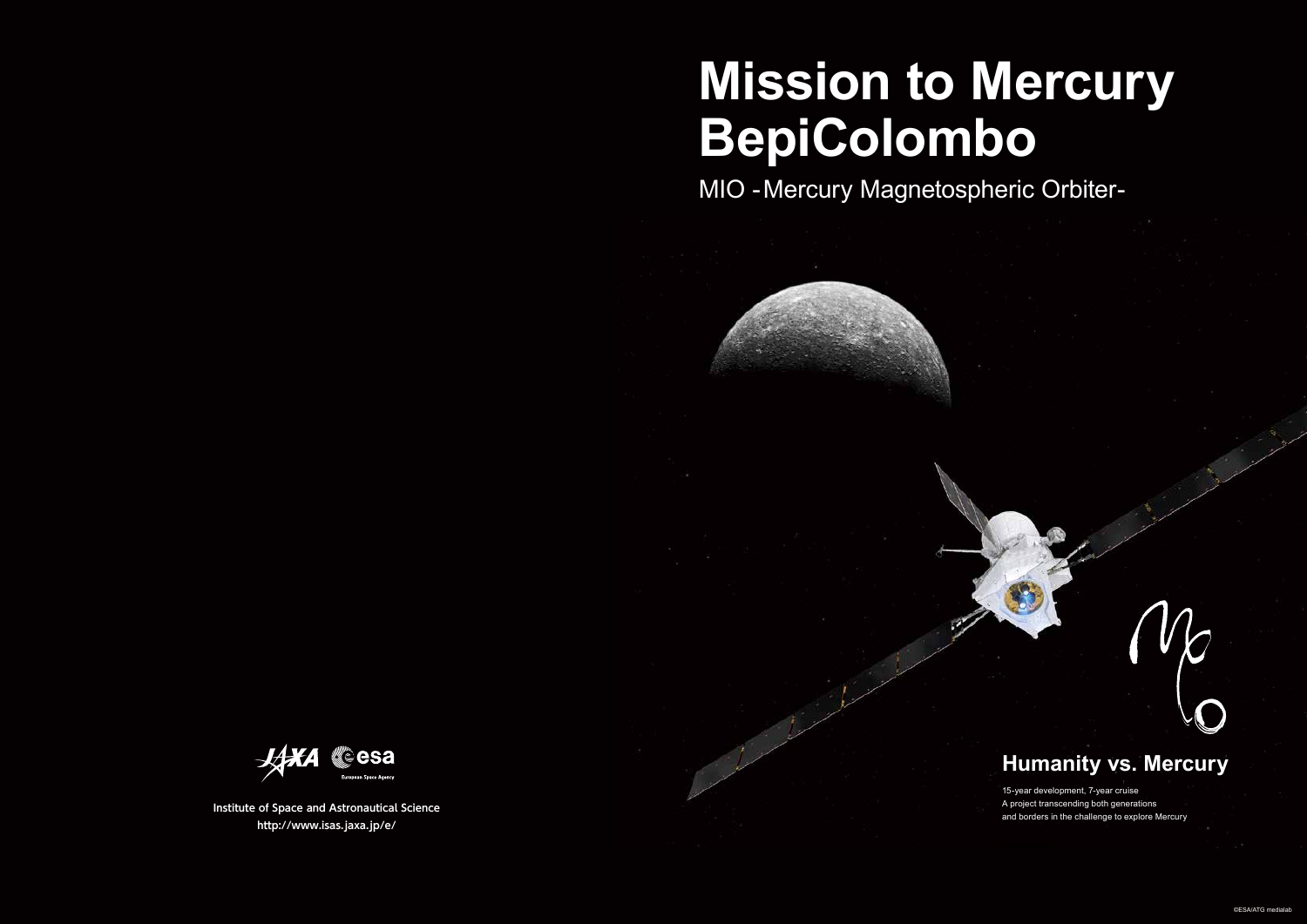#### **BepiColombo Project: the First Large-Scale International Cooperative Mission**

BepiColombo is an international plan to explore Mercury led by cooperation between the Japan Aerospace Exploration Agency (JAXA) and the European Space Agency (ESA). This challenge of this large-scale international cooperative mission is to simultaneously send two spacecraft to orbit Mercury – MPO (the Mercury Planetary Orbiter) led by ESA and MIO (previously called MMO, the Mercury Magnetospheric Orbiter) managed by JAXA̶ to conduct a comprehensive study of Mercury.

In Japan, discussions regarding the exploration of Mercury began in 1997, with BepiColombo commencing as a project in 2003. Following a development period of 15 years, we are all now eagerly anticipating the moment of the BepiColombo lift-off! MIO's key observation technique has been enhanced through Japanese explorations for the Earth's magnetosphere. To demonstrate Japan's technical advantages, the researchers and engineers developed MIO with fervent enthusiasm.



### **600**℃ **Temperature Difference**

Mercury is a planet with a very harsh environment. As the closest planet to the Sun, Mercury receives sunlight ten times stronger than that on Earth. The surface temperature of Mercury reaches as much as 430 ℃ during the day. at night the temperature drops to about minus 170℃, because of heat escaping into space due to the lack of a thick atmosphere such as on Earth.

#### **Rocky Planet Like Earth**

Mercury also possesses a magnetic field with a strength of around 1/100th of that of the Earth's. A flowing liquid inner core is necessary for a planet to generate a magnetic field. Why Mercury, the smallest and easiest planet to cool and solidify, still has a magnetic field is a great mystery.

#### **The Moon's Look-Alike**

With a surface covered in craters, Mercury closely resembles the Moon in appearance. However, terrain has also been discovered peculiar to Mercury and not seen on the Moon. Many mysteries remain as to how this was created.

Mercury is the smallest planet in the Solar System, with a size less than half that of the Earth. Despite its small size, the density of Mercury is roughly equal to that of the Earth and it is thought that the interior contains a huge iron core extending to three-quarters of the radius of the planet.

### **Magnetic Field Like Earth**

This project was named after the Italian astronomer Giuseppe Colombo, who proposed that Mercury's orbital and rotational periods were locked into a 3:2 resonance. He also pioneered using swing-by maneuvers in planetary probe navigation and designed the trajectory of the first probe to explore Mercury, Mariner 10. We can say that Colombo made the exploration of Mercury possible. Commemorating such achievements, we named our mission as 'BepiColombo,' adding his nickname, 'Bepi.'

| Aphelion                | 0.47 AU      |
|-------------------------|--------------|
| Perihelion              | 0.31 AU      |
| <b>Diameter</b>         | 4,880 km     |
| <b>Averaged Density</b> | $5.43$ g/cm3 |
| <b>Orbital Period</b>   | 88 days      |
| <b>Rotation Period</b>  | 59 days      |
| Length of Mercury Day   | 176 days     |

### **The Origin of the Name BepiColombo**

#### **Development Period : 15 Years**



©NASA/Johns Hopkins University Applied Physics Laboratory/ Carnegie Institution of Washington



やっとここまざ来ました。マラソンでいったろ スタートラインに立ったところでミッションの完遂という ゴールまではまだまだ長い道のりがありますが、 「迷っ解明や新たる発見が多めくある手と朝待しています。

# **Mercury,**

**the nearest planet to the Sun in the Solar System**

"Finally, here we are. If this were a marathon, we would be standing on the starting line. We still have a long way to go until we reach the goal of mission accomplished. However, I am looking forward to the many unlocked mysteries and discoveries we will make upon arrival. "

#### Hajime HAYAKAWA

The Ariane 5 rocket will launch BepiColombo from French Guiana in October 2018 and, following a total of nine planetary swing-by maneuvers, is scheduled to enter orbit around Mercury in December 2025.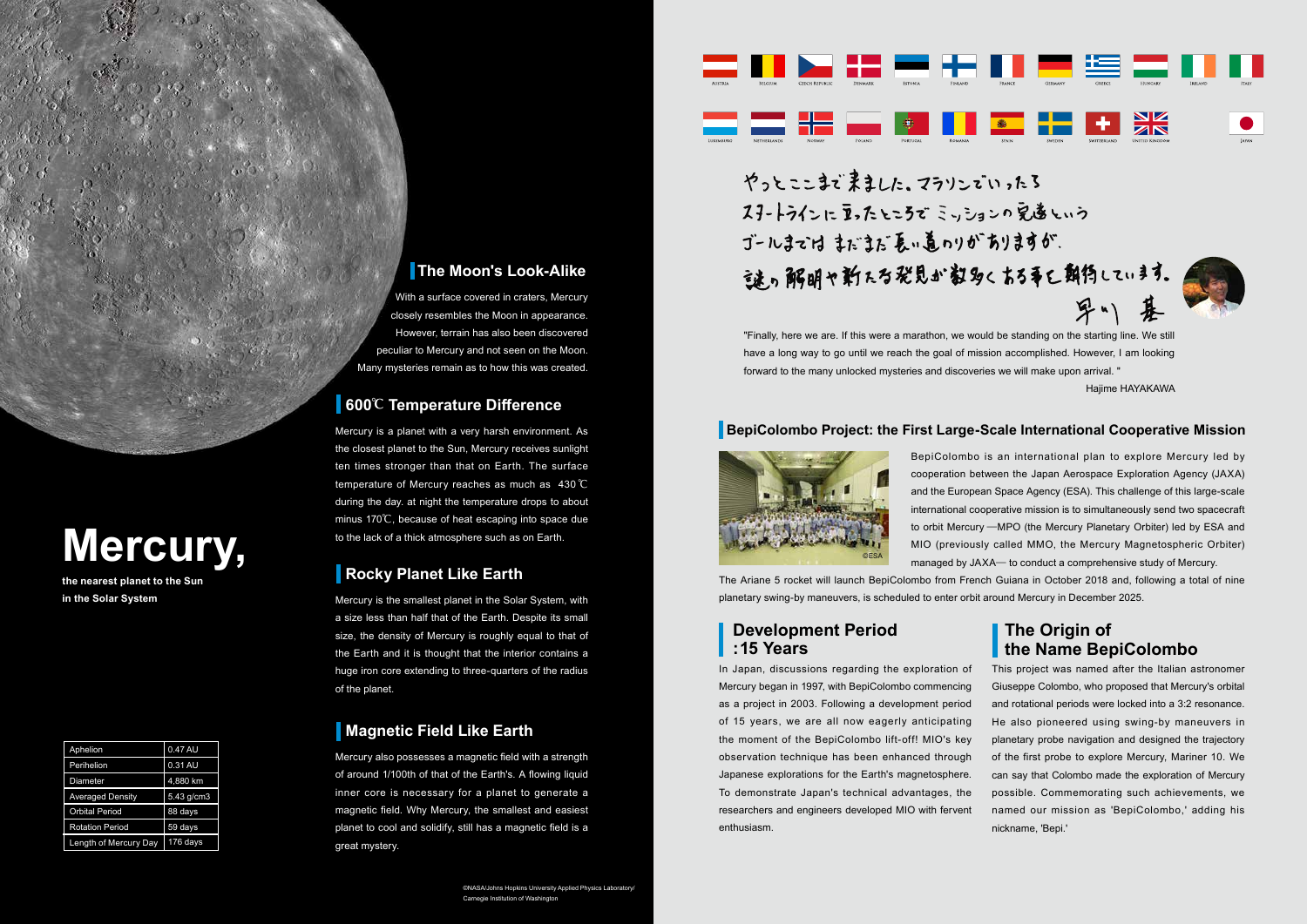| Scientific Instruments onboard MIO          | Objectives                                              |
|---------------------------------------------|---------------------------------------------------------|
| <b>MPPE</b>                                 | With seven sensors, MPPE measures electrons and ions    |
| (Mercury Plasma Particle Experiment)        | at different energies and high-speed neutron particles. |
| <b>MGF</b>                                  | Measures the magnetic field of Mercury.                 |
| (Magnetic Field Investigation)              | its magnetosphere and the solar wind.                   |
| <b>PWI</b>                                  | Observes the electric field and electromagnetic waves   |
| (Plasma Wave Investigation)                 | in Mercury's magnetosphere and the solar wind.          |
| MDM                                         | Detects interplanetary dust and that released from      |
| (Mercury Dust Monitor)                      | Mercury within the Mercurian orbit                      |
| <b>MSASI</b>                                | Takes spectral images of the distribution and variation |
| (Mercury Sodium Atmosphere Spectral Imager) | of Mercury's thin sodium atmosphere.                    |

Ingenuity was needed to enable observations in Mercury's severe thermal environment.

MIO's objective is to study Mercury's surrounding environment in detail, including its magnetic field, plasma, thin atmosphere, and dust. In addition to receiving sunlight around ten times as powerful as on Earth when in orbit around Mercury, MIO must also be able to withstand heat radiated from the surface, where the daily temperature reaches as much as 430℃ .

The MPO's objective is to study Mercury's surface (terrain, minerals/chemical composition) and interior (gravity and magnetic fields) in detail. An attitude control system will ensure that the heat shield is always faced



| Attitude Control | Spin stabilized, with a rotation rate of 15 RPM                                                                                                                                                                               |
|------------------|-------------------------------------------------------------------------------------------------------------------------------------------------------------------------------------------------------------------------------|
| Shape and Size   | Octagonal prism, measuring 1.8 meters between<br>opposing faces and with an overall height of 2.4 meters<br>including the antenna. Four 15 meter wire-antennas and<br>two 5 meter masts are extended in orbit around Mercury. |
| Weight           | 255kg                                                                                                                                                                                                                         |

# **MPO** Mercury Planetary Orbiter



©ESA/ATG medialab

©ESA/ATG medialab

PARAMETERS AND DESCRIPTIONS



European Space Agency

| Scientific Instruments onboard MPO                    |                                  |
|-------------------------------------------------------|----------------------------------|
| <b>BELA</b>                                           | <b>MORE</b>                      |
| (BepiColombo Laser Altimeter)                         | (Mercury Orbiter Radio           |
| <b>ISA</b>                                            | <b>PHEBUS</b>                    |
| (Italian Spring Accelerometer)                        | (Probing of Hermean Exos         |
| MPO-MAG                                               | <b>SERENA</b>                    |
| (Magnetic Field Investigation)                        | (Search for Exosphere Refilli    |
| <b>MERTIS</b>                                         | SIMBIO-SYS                       |
| (Mercury Radiometer and Thermal Imaging Spectrometer) | (Spectrometers and Imagers for M |
| <b>MGNS</b>                                           | <b>SIXS</b>                      |
| (Mercury Gamma-Ray and Neutron Spectrometer)          | (Solar Intensity X-ray ar        |
| <b>MIXS</b><br>(Mercury Imaging X-ray Spectrometer)   |                                  |



In addition to design choices to improve the efficiency of heat dissipation into space, MIO is covered with mirrors on the sides permanently exposed to sunlight. The reflection can reduce heat absorption as much as possible. Instruments have not been attached to the rear of the solar cells, as this surface is black and inevitably heats up.

|         | Attitude Three-axis stabilization |
|---------|-----------------------------------|
| Control |                                   |
| Shape   | 2.4 x 2.4 x, 1.7 meters.          |
| and     | The solar array paddles           |
| Size    | (7.5 meters) are extended         |
|         | after the lift-off                |
| Weight  | 1230kg                            |

toward the strong sunlight. Thus, the orbiter is designed to maintain a low temperature for equipment that requires cooling.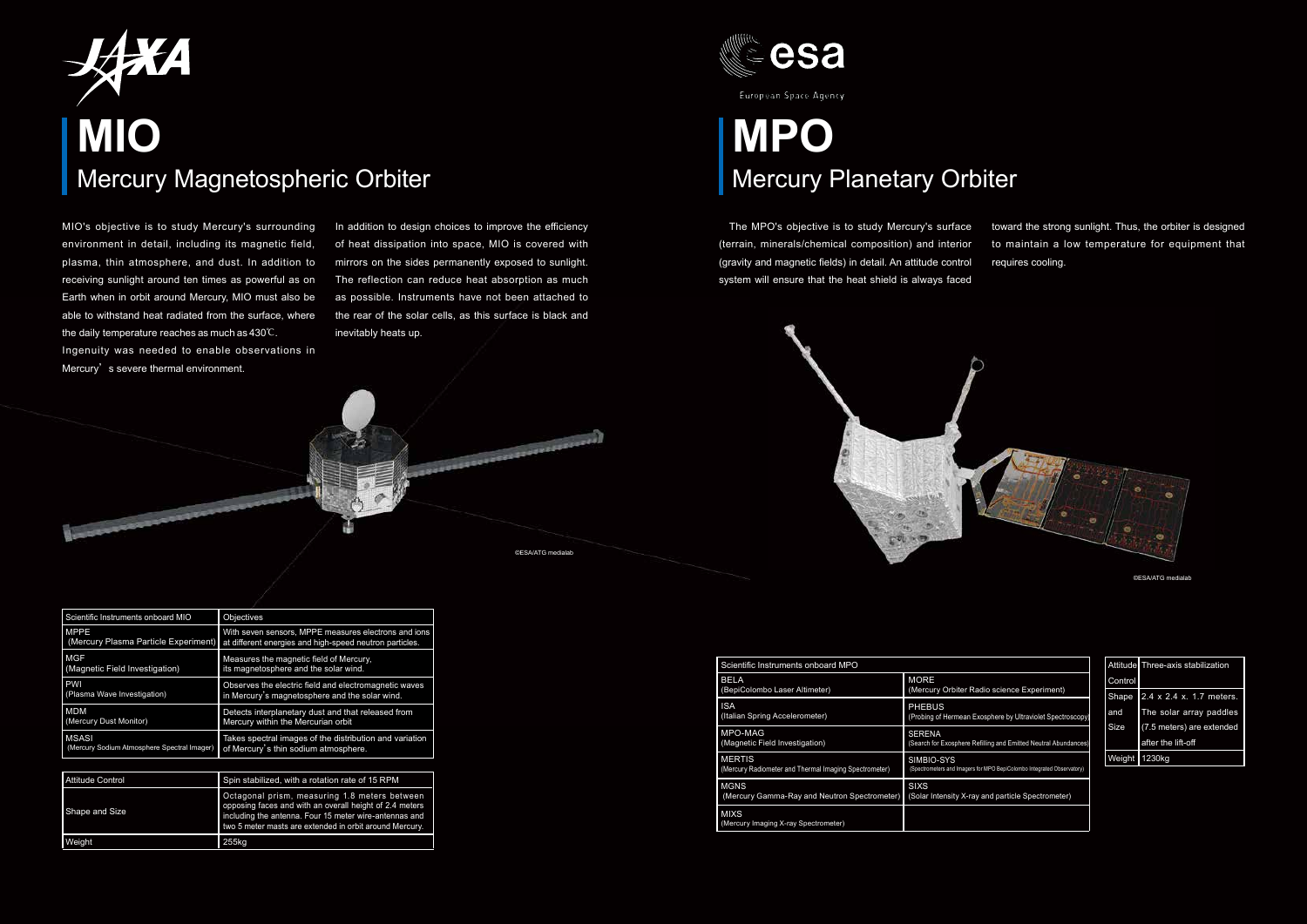#### **On December 5, 2025, the Orbital Insertion**

#### **Why Does it Take 7 years?**

#### **An Exploration Packed with Challenges**

Mercury is tough planet to explore and requires an enormous amount of energy to visit. As a result, only two explorers, Mariner 10 and MESSENGER, have travelled to Mercury so far. In order to save propellant, BepiColombo faces a difficult journey to Mercury and will perform a total of nine planetary swing-by maneuvers.

 **The Swing-By: the Key Technique for Arriving at Mercury**

▲ Ariane 5 **Oct. 2018 - launch**

A spacecraft can change direction, accelerate or decelerate when passing close to a planetary body due to its gravitational field. The navigational maneuver for utilizing a planet's gravity to change a spacecraft's speed is called a swing-by. A spacecraft can adjust its course without propellants when using a swing-by. Nowadays, many planetary missions use swing-by maneuvers to reach their destinations.

©NASA/Johns Hopkins University Applied Physics C Carnegie Institution of Washington



**Earth swing-by 1. Apr. 13, 2020**

@JAXA/NHK

**Mercury swing-by 4. Oct. 2, 2021 5. Jun. 23, 2022 6. Jun. 20, 2023 7. Sept. 5, 2024 8. Dec. 2, 2024 9. Jan. 9, 2025 Nine planetary swing-by maneuvers in total**

**Venus swing-by 2. Oct. 16, 2020**

**3. Aug. 11, 2021**

Why does it take as long as 7 years to arrive at Mercury? The reason lies in the number of swingby maneuvers that must be performed. To ensure correct alignment with the planet, the spacecraft must sometimes orbit the Sun many times to wait for the correct timing for the swing-by. The 7 years is not due to Mercury being far from the Earth, it is down to the waiting times for the swing-bys.

©ESA/ATG Media Lab

©JAXA

©ESA

※ As of Aug. 2018

# **Voyage to Mercury**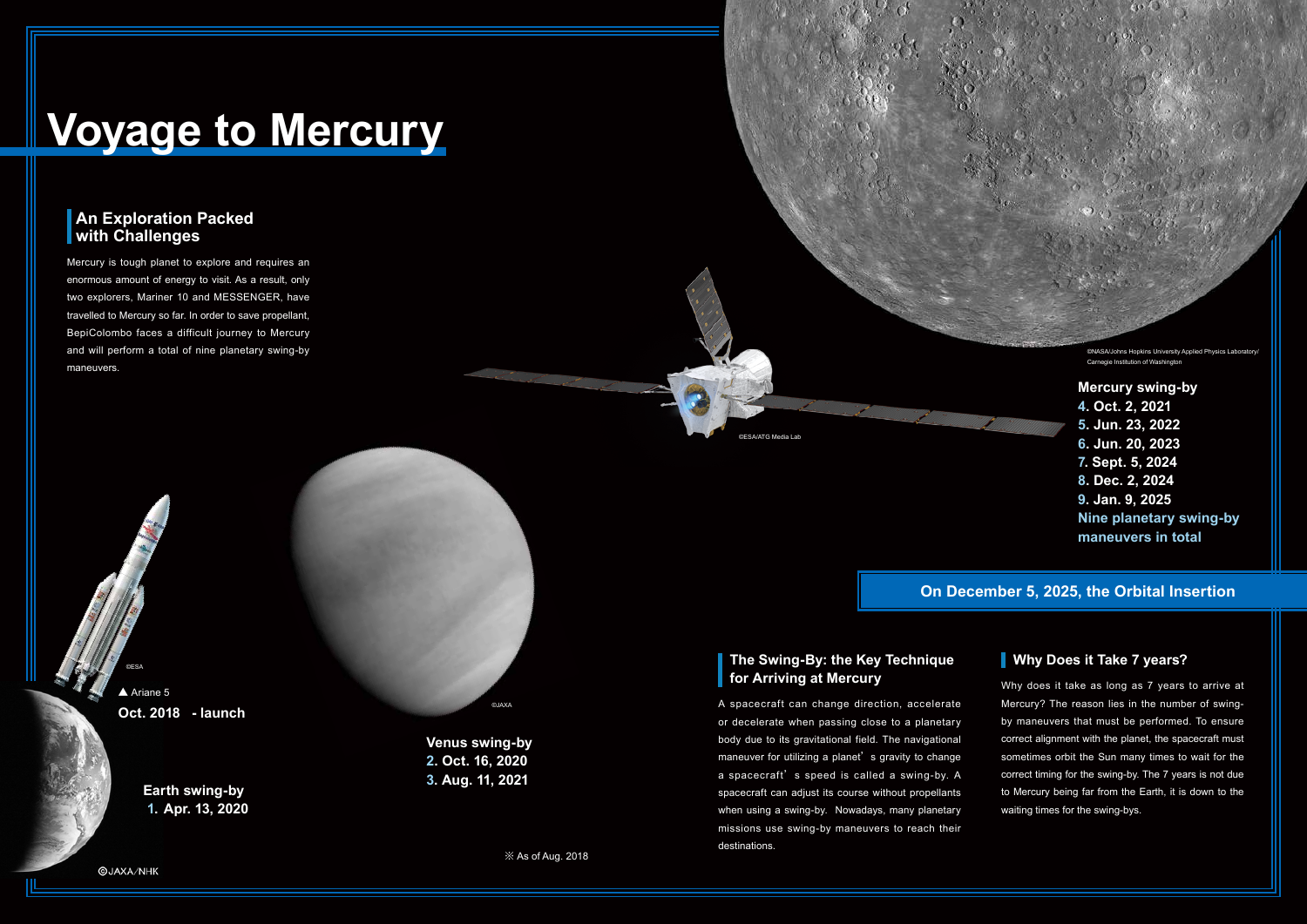Upon BepiColombo's arrival at Mercury, in a world's first the two satellites will finally be inserted into orbit. The electric propulsion module, having completed its role, will be jettisoned and the spacecraft will enter into orbit around Mercury, with the MIO firstly coming into an extended elliptical orbit with a high apoapsis (the furthest point in orbit from Mercury). Next, the

### **MIO's Observations**

The plasma particle instruments, magnetometer, and plasma wave and electric field instruments, mounted on the MIO, will work together to understand the various physical phenomena occurring in the Mercury's magnetosphere.

A sodium atmosphere spectral imager will study Mercury's thin sodium atmosphere's luminescence to shed light on the mysteries of the atmosphere's production mechanisms. The Mercury dust monitor will observe the dust of the Solar System's innermost edge of which about hardly anything is known.

-Observe Mercury's surface (topology and minerals and chemical composition). -Measure Mercury's interior (gravitational and magnetic fields) precisely.

#### **The advantage of 2 Probes Observing Simultaneously**

In order to know what is occurring in the interior of Mercury, it is important to precisely measure the planet's magnetic field. Meanwhile, the harsh solar winds around Mercury cause disturbances in the electromagnetic field and interfere in the measuring of the magnetic field. The combination of the MPO and MIO enables us to discriminate the Mercury's own magnetic field from that of the solar wind. Thus, we can obtain more precise information on the interior of Mercury.

#### **MIO**

- Measure Mercury's environment (magnetic field, plasma, dust, and atmosphere) precisely

#### **MPO**

## **Observations orbiting around Mercury**

### **Placing the Two Satellites into Different Orbits**

MPO, separating from MMO sun-shield, will gradually reduce its altitude and enter into a low-altitude orbit. From this point, the MIO and MPO will orbit the same orbital plane at different heights while performing their respective scientific observations.